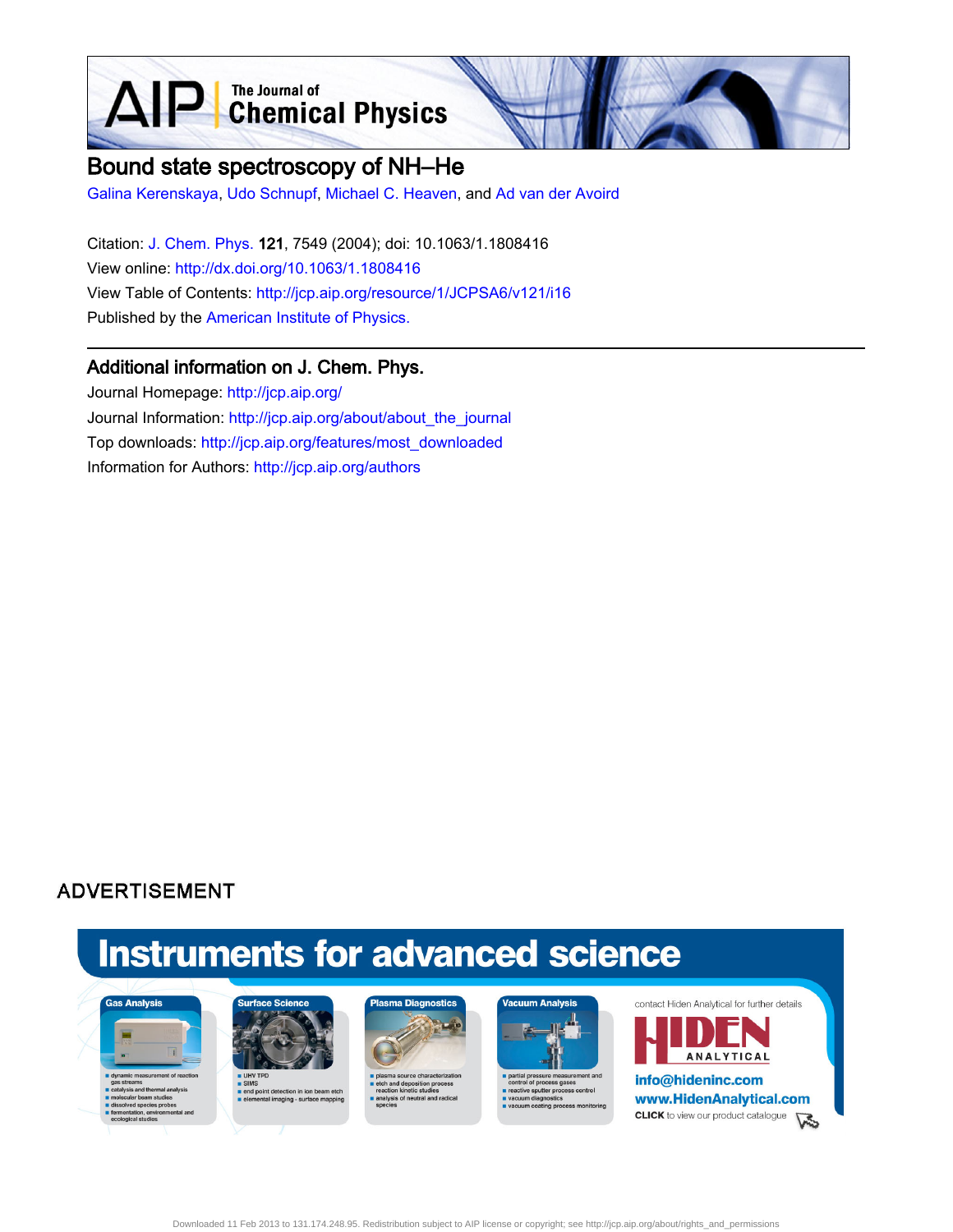### **Bound state spectroscopy of NH–He**

Galina Kerenskaya, Udo Schnupf, and Michael C. Heaven *Department of Chemistry, Emory University, Atlanta, Georgia 30322*

Ad van der Avoird

*Institute of Theoretical Chemistry, NSRIM, University of Nijmegen, Toernooiveld 1, 6525 ED Nijmegen, The Netherlands*

(Received 6 August 2004; accepted 31 August 2004)

The NH–He van der Waals complex was characterized via laser excitation of bands associated with the NH  $A^3\Pi - X^3\Sigma$ <sup>-</sup> transition. It was demonstrated that the ground state supports a bound level with a rotational constant of  $B''=0.334(2)$  cm<sup>-1</sup>. These results are in agreement with the predictions of recent high-level theoretical calculations. Spin–orbit predissociation of the excited complex was observed, and the spectra yield insights regarding the  $NH(A)+He$  potential energy surfaces. © 2004 American Institute of Physics. [DOI: 10.1063/1.1808416]

#### **INTRODUCTION**

The NH radical has been identified as a promising prototype for studies of ultracold molecules.1,2 The large rotational constant and magnetic moment of NH( $X^3\Sigma$ <sup>-</sup>) are well suited for techniques that entail  ${}^{3}$ He buffer gas loading followed by evaporative cooling in a magnetic trap. For the radicals to remain in the trap it is essential that the cross section for Zeeman relaxation induced by collisions with He be extremely small. This cross-section has not been measured, but theoretical calculations<sup>2</sup> indicate that it is a factor of at least  $10<sup>5</sup>$  smaller than the elastic cross section at temperatures in the range of 0.5–1 K. The reliability of this prediction is critically dependent upon the accuracy of the theoretical NH $(X)$ –He potential energy surface. This potential was calculated by Krems *et al.*<sup>2</sup> and Cybulski *et al.*<sup>3</sup> The surface exhibits a shallow minimum at long range that is just deep enough to support a bound state of the  $NH(X)$ –He complex. Hence experimental verification of the existence of this complex, and measurement of its rotational constant, provides a test of the quality of the theoretical potential.

Weakly bound radical complexes are most readily characterized using the techniques of electronic spectroscopy. In the present study we have used excitation of bands associated with the NH  $A^{3}\Pi - X^{3}\Sigma^{-}$  transition to observe NH– He. Consequently, information concerning the NH( $A^3\Pi$ ) +He interaction is also obtained. Potential energy surfaces for this system have been calculated previously<sup>4</sup> and used to predict inelastic scattering cross sections for  $NH(A)$ +He collisions.<sup>5</sup> In this Communication we report the first observation of the NH–He complex and use spectroscopic data for the *A*–*X* transition to evaluate properties of the *ab initio* potential energy surfaces.

#### **EXPERIMENT**

NH–He complexes were formed in a free-jet expansion and detected by laser-induced fluorescence (LIF). The apparatus used for this work has been described previously.<sup>6</sup> NH radicals were formed in the early stages of the expansion by 193 nm multiphoton dissociation of  $NH<sub>3</sub>$ . A carrier gas mixture of He with  $(0.02-0.04)\%$  NH<sub>3</sub> was used to drive the expansion. The gas mixture was expanded through the 0.7 mm orifice of a pulsed valve (General Valve, Series 9), operated at a repetition rate of 10 Hz with a pulse duration of 1.3 ms. Optimal formation of  $NH(X)$ –He was observed using a source pressure of 28 atm.

The beam from a pulsed tunable dye laser crossed the expansion approximately 7 mm from the nozzle orifice. For excitation of the NH 1–0 band region, frequency doubling of the laser was used to generate light in the 303–306 nm range. LIF was dispersed by a 0.25 m monochromator and detected by a photomultiplier. The monochromator was used primarily as a band-pass filter. A slit width of 6 mm, corresponding to a band-pass of 12 nm, was used. Typically, the monochromator was set to monitor the NH *A*–*X* 0–0 or 1–1 emission bands<sup>7</sup> (near 336 nm).

#### **RESULTS AND ANALYSIS**

Searches for bands of the complex were made in the vicinity of the monomer 1–0 and 0–0 transitions. The complex was first detected in a medium-resolution, powerbroadened spectrum taken in the region of the 1–0 transition. This spectrum is shown in Fig. 1. The partially resolved complex features are clearly evident in this trace, centered close to the monomer  $R_1(1)$  parent line. The source pressure dependence of the intensity of these features were consistent with assignment to the binary complex.

Rotationally resolved spectra for the complex were obtained by reducing the laser power. Figure 2 shows a trace recorded in the vicinity of NH  $0-0 R_1(1)$  line using a source pressure of 28 atm. Note that the  $A^3\Pi$  state is inverted, so the  $R_1(1)$  transition terminates on the <sup>3</sup> $\Pi_2$  component. In Fig. 2 the lines of the complex are interleaved between and overlapped by the lines of the monomer. The species assignment of the complex features was confirmed by observing the effect of the source pressure on the relative intensity. Rotational line assignments for two bands of the complex are indicated in Fig. 2. Figure 3 shows the complex features adjacent to the monomer  ${}^RQ_{21}(1)$  (which accesses the  ${}^3\Pi_1$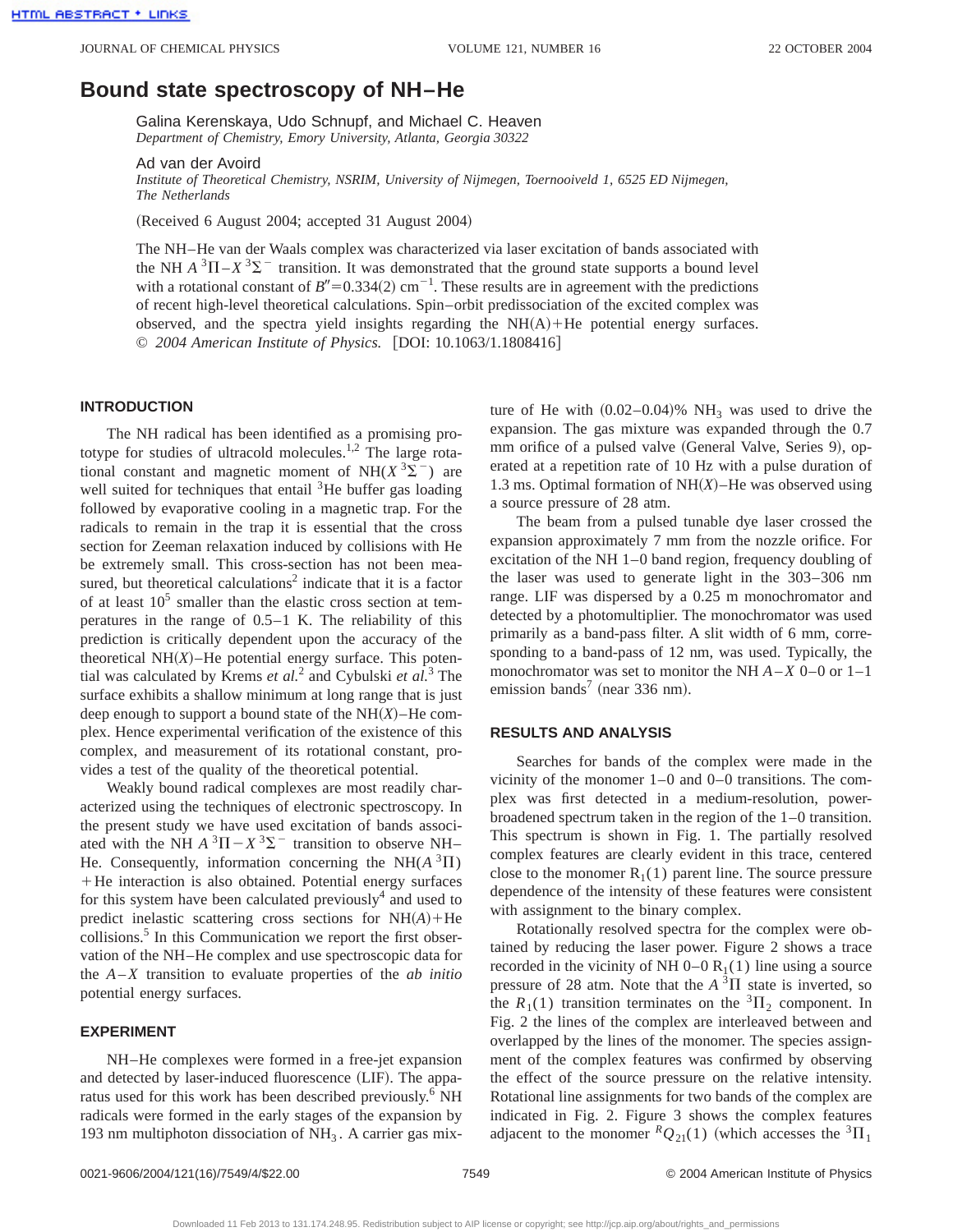

FIG. 1. Medium-resolution spectrum showing the NH–He complex feature associated with the NH  $A-X$  1–0 transition. The intense (off-scale) unlabeled lines are those of the NH monomer.

component of the excited state). At higher energy a broad complex feature was observed approximately 1  $cm^{-1}$  to the high frequency side of the  ${}^{Q}P_{31}(1)$  line (not shown in the figure, this transition terminates on the  ${}^{3}$  $\Pi_{0}$  component).

Analysis of the NH–He rotational structure was guided by the results from theoretical calculations. The potential energy surface of Cybulski *et al.*<sup>3</sup> for the ground state has a well depth of  $D''_e = 19.8 \text{ cm}^{-1}$ . This minimum occurs at the Jacobi coordinates  $R_e$  = 3.35 Å and  $\theta_e$  = 62.3° (where  $\theta$ =0° for collinear NH–He). Bound state calculations<sup>3</sup> for this surface yielded a binding energy of  $D_0''=4.42 \text{ cm}^{-1}$ . The predicted rotational energies indicated that the coupling of the electron spin to the rotational motion of the complex would



FIG. 2. Rotationally resolved spectrum of NH–He complex features associated with the NH  $A^3\Pi_2$ –X 0-0 transition. The rotational lines of the complex are labeled using the *l* quantum number for the ground state. The features marked by asterisks also appear to be lines of the complex. The most intense line in the center of this trace is a blend of the NH 0-0 band  $R_1(1)$  line with the 1–1 band  $R_{21}(1)$  line. The other intense unlabeled lines are also from the NH monomer.



FIG. 3. Rotationally resolved spectrum of NH–He complex features associated with the NH  $A^{3}\Pi_{1}-X$  0–0 transition. The rotational lines of the complex are labeled using the *l* quantum number for the ground state.

be very weak. As a consequence, rotational levels of  $NH(X)$ –Ne are very similar to those of analogous closed shell complexes. The end-over-end rotational angular momentum of the entire complex is labeled using the quantum number *l*. For example, for the  $l=1$  level the three spin components (total angular momentum  $J=0, 1,$  and 2) span an energy range of  $0.004 \text{ cm}^{-1}$ . Hence the spin splitting is well below the resolution of the present measurements. The stable levels of the complex correlated with non-rotating NH (*n*  $=0, j=1$ ). Here *n* represents the total angular momentum of NH excluding the spin  $(S)$  and  $\mathbf{i} = \mathbf{n} + \mathbf{S}$ . The last stable level  $(in the calculations)$  is for  $l=3$ . Fitting the energies for *l*  $=0-2$  to the rigid rotor expression  $E''_{\text{Rot}} = B''l(l+1)$  defined a prediction for the effective rotational constant of  $B''(\text{calc}) = 0.313 \text{ cm}^{-1}$ .

New calculations were performed to obtain information concerning the rovibronic structure of  $NH(A)$ –He. Potential energy surfaces were generated and used to predict the pattern of bound state energy levels. Details of these calculations will be presented elsewhere. $8$  The equilibrium structure was found to be collinear NH(*A*)–He ( $D'_e$ =40 cm<sup>-1</sup>,  $R_e$ = 3.3 Å, and  $\theta_e$ =0°), with a secondary minimum for the alternative linear geometry (well-depth 26  $cm^{-1}$ ,  $R_e$  $=$  3.0 Å). These results are in qualitative agreement with the *ab initio* calculations of Jonas and Staemmler,<sup>4</sup> but the wells are deeper. Jonas and Staemmler<sup>4</sup> were primarily interested in the repulsive part of the  $NH(A)$ –He potential, and noted that their well depth for the NH-He minimum  $(21 \text{ cm}^{-1})$ was underestimated by a factor of at least two. Rovibronic level calculations with the new potentials predicted that only states correlating with NH  $A^{3}\Pi_{2}$ ,  $j=2$  are bound. These states are conveniently described using the quantum label P, which is the unsigned projection of *j* on the body-fixed axis. The interaction with He splits the NH  $j=2$  level into P  $=2_1, 2_u, 1_1, 1_u$  and 0 levels (ascending energy ordering). This splitting is mainly governed by the anisotropy of the potential energy surface. Despite the fact that the *A* state potential is much deeper than that of the ground state, the calculated binding energy of the complex was found to be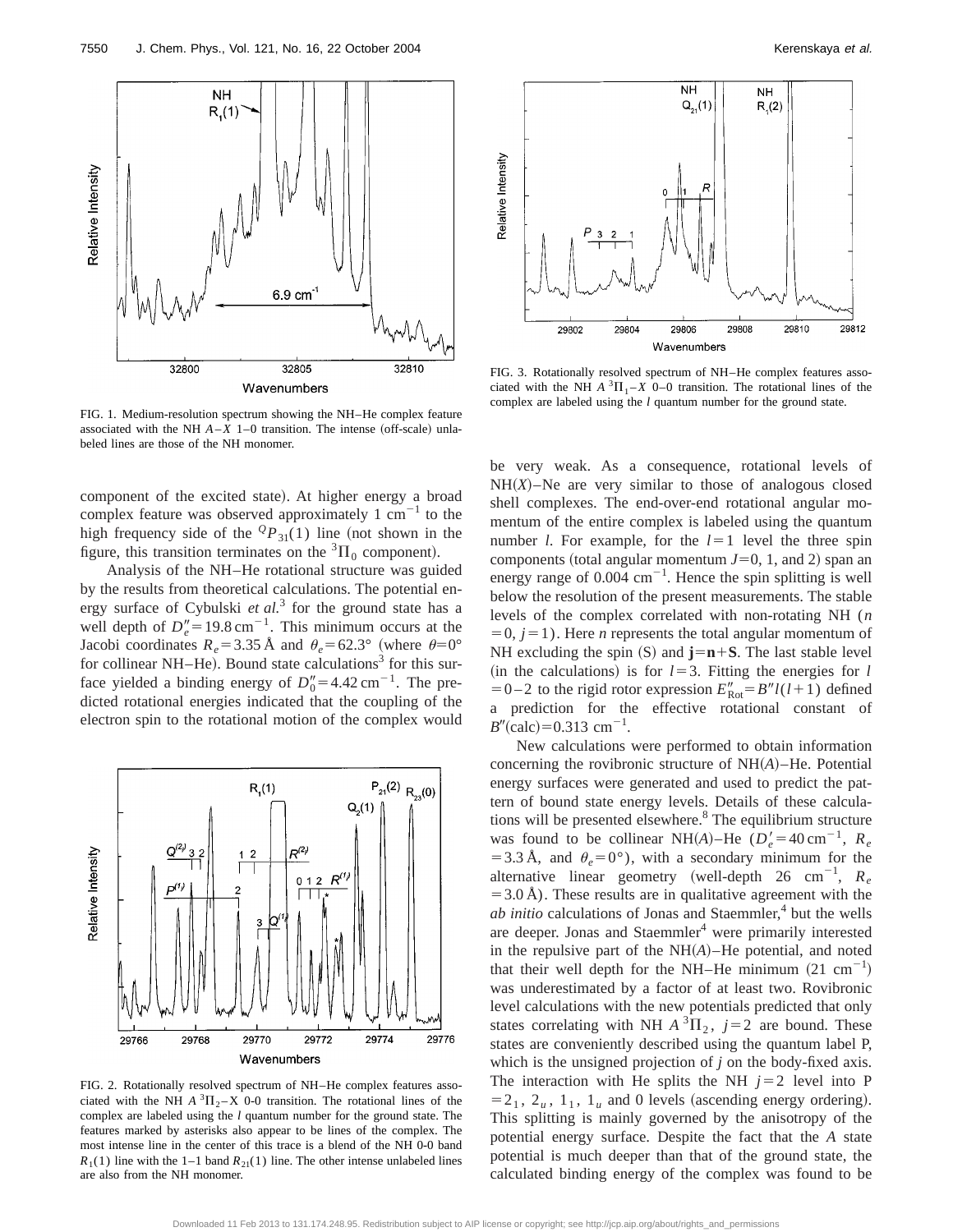just 3.2  $\text{cm}^{-1}$ , with a zero-point rotational constant (derived from the  $\langle R^{-2} \rangle$  expectation value) of 0.303 cm<sup>-1</sup>. The surprisingly large zero-point energy for the *A* state was a consequence of the pronounced anisotropy of the average potential. This is similar to the situation encountered for  $He-HF.<sup>9,10</sup>$ 

Assignment of the observed spectral features was performed by searching for ground state combination differences that were compatible with the theoretical estimate for the rotational constant. The complex band assignments indicated in Fig. 2 were established by this method. Rigid rotor energy level expressions were assumed for the lower  $[E''_{\text{ROT}}]$  $= B''l(l+1)$  and upper  $[E'_{\text{ROT}} = B'J(J+1)]$  states. For the upper state *J* is the total angular momentum of the complex. Fitting to the line positions yielded a common ground state constant of  $B''=0.334\pm0.002$  cm<sup>-1</sup> for both bands. The upper states yielded rotational constants of  $B'(2_1)=0.306$  $\pm$  0.002 cm<sup>-1</sup> and *B'*(1<sub>1</sub>)=0.267 $\pm$ 0.002 cm<sup>-1</sup>. The band origins were displaced from the parent  $R_1(1)$  line by  $-2.4$ and  $0.2 \text{ cm}^{-1}$ , respectively. Additional lines of the complex were observed just above the *R*-branch head of the  $1<sub>1</sub> - X$ band, but this structure was too fragmentary and overlapped by monomer lines to permit assignment.

The broad features seen in Fig. 3 were clearly associated with the  $A^3\Pi_1$  spin–orbit component. The spacing between these peaks is consistent with the  $P(2)/R(0)$  assignments shown. Note that there is no *Q*-branch for this band, indicating that the upper state is  $P=0^-$ . This is similar to the situation for NH $(A)$ –Ne, where a  $P=0^-$  state is also the only level observed for the  ${}^{3}$  $\Pi_{1}$  component.<sup>11</sup> The linewidths of  $P(2)$  and  $R(0)$  peaks indicate that the  $J=1$  upper state is unstable. The Lorentzian component of this lineshape has a width (HWHM) of 0.17  $cm^{-1}$ , corresponding to a lifetime of  $31$  ps. A sharp line (instrument limited resolution) is observed in the position where the  $P(1)$  line would be expected. However, the 1–1 band  ${}^RQ_{32}(3)$  line of the monomer is also expected at this position.

Spectra recorded in the region of the NH 1–0 band were not as well resolved as those taken in the 0–0 band region due to instrumental limitations. The rotational structures of the  $2<sub>1</sub> - X$  and  $1<sub>1</sub> - X$  transitions were partially resolved. Fitting to these data yielded an estimate for the ground state rotational constant that was consistent with the results from the 0-0 band data. When the spectra for the  $1-0$  and  $0-0$ bands were superimposed, the complex lines for the 0–0 band were centered within the broader lines of the 1–0 band structure. Hence the rotational constants for the latter were gauged to be indistinguishable (within the error limits) from those derived from the 0–0 band. The band origins and rotational constants for NH–He are collected in Table I. The larger error ranges for the 1–0 band constants reflect the lower resolution of the spectrum.

#### **DISCUSSION**

The present results demonstrate that  $NH(X)$ –He is sufficiently bound to be a stable species at a temperature of approximately 2 K. The rotational constant was the only quantitative property that could be extracted for the ground state.

TABLE I. Band origins and rotational constants for the *A*–*X* bands of NH–He.

| $V^{\prime}$ a | $\omega^{\rm b}$ |                | $\nu_0$ /cm <sup>-1c</sup> | $B'/\text{cm}^{-1c}$ |
|----------------|------------------|----------------|----------------------------|----------------------|
| $\Omega$       |                  | 2,             | 29768.2(1)                 | 0.306(2)             |
| $\Omega$       |                  |                | 29770.8(1)                 | 0.267(2)             |
| $\Omega$       |                  |                | 29804.7(1)                 | 0.334(12)            |
|                |                  | 2 <sub>1</sub> | 32801.3(3)                 | 0.306(15)            |
|                |                  |                | 32803.8(2)                 | 0.267(15)            |

Ground state rotational constant:

Value derived from the  $v' = 0$  bands,  $B'' = 0.334(2)$ . Value derived from the  $v'=1$  bands,  $B''=0.334(15)$ .

<sup>a</sup>Vibrational state of NH(A).

b Projection of the electronic angular momentum on the N–H axis. Estimates of the  $1-\sigma$  errors for the last digit are given in parentheses.

The value obtained was larger than the effective rotational constant derived from the theoretical calculations of Cybulski *et al.*<sup>3</sup> Average bond distances, estimated from the relationship  $\langle R^{-2} \rangle^{-1/2} = \sqrt{\hbar^2/2\mu B}$  were 4.08 Å (theory) and 4.00 Å (obs), which suggests that  $R_e$  may be slightly overestimated by the *ab initio* calculations. This would be consistent with the commonly encountered trend for van der Waals interactions where theory overestimates  $R_{\rho}$  and underestimates  $D_e$ .

The spectra do not yield dissociation energies, but the difference between the lower and upper state  $D_0$  values is defined by the displacement of the lowest energy complex band from the monomer parent transition. As noted above, for the NH 0–0 transition the displacement for the band origin was  $-2.4$  cm<sup>-1</sup>. If we assume that the theoretical value of  $D_0'' = 4.4 \text{ cm}^{-1}$  is a lower bound, this displacement defines a lower bound of  $D'_0 > 5.0 \text{ cm}^{-1}$  for the excited state (including the rotational energy for  $J' = 2$ ). The *A* state potential energy surfaces, when scaled to approximate this result, yielded rotation constants that were in reasonable agreement with experiment. However, from preliminary tests it appears that the depth of the *ab initio* potential needs to be increased, while the modulation depth of the anisotropy should be slightly reduced. A modest anisotropy is indicated by the small energy interval between the  $2<sub>1</sub>$  and  $1<sub>1</sub>$  states. Refinement of the *A* state potentials is in progress.

Lifetime broadening of the NH( $A<sup>3</sup>\Pi_1$ ) – He features indicates that the spin–orbit predissociation process

NH(
$$
A^3\Pi_1
$$
,  $j=1$ ) – He→NH( $A^3\Pi_2$ ,  $j=2$ ) + He

is relatively facile. This is similar to the behavior predicted for  $CO(a^3\Pi)$  – He.<sup>12</sup> The magnitude of the spin–orbit coupling constant for CO(a)  $(41.45 \text{ cm}^{-1})$  is comparable to that of NH $(A)$  (-34.62 cm<sup>-1</sup>), and the predicted predissociation lifetimes for the rovibronic levels of  $CO(a^3\Pi_1)$ –He were in the range from 10–700 ps. Spin–orbit predissociation of  $NH(A<sup>3</sup>\Pi<sub>1</sub>)$  – He is also consistent with the inelastic scattering data for  $NH(A)$ +He. Neitsch *et al.*<sup>5</sup> noted that collisional transfer from  ${}^{3}$  $\Pi_1$  to  ${}^{3}$  $\Pi_2$  is rigorously forbidden in the limit of Hund's case (a) coupling, but observable due to the intermediate coupling of  $NH(A)$ . Even the lowest angular momentum states of  $NH(A)$  deviate significantly from the case